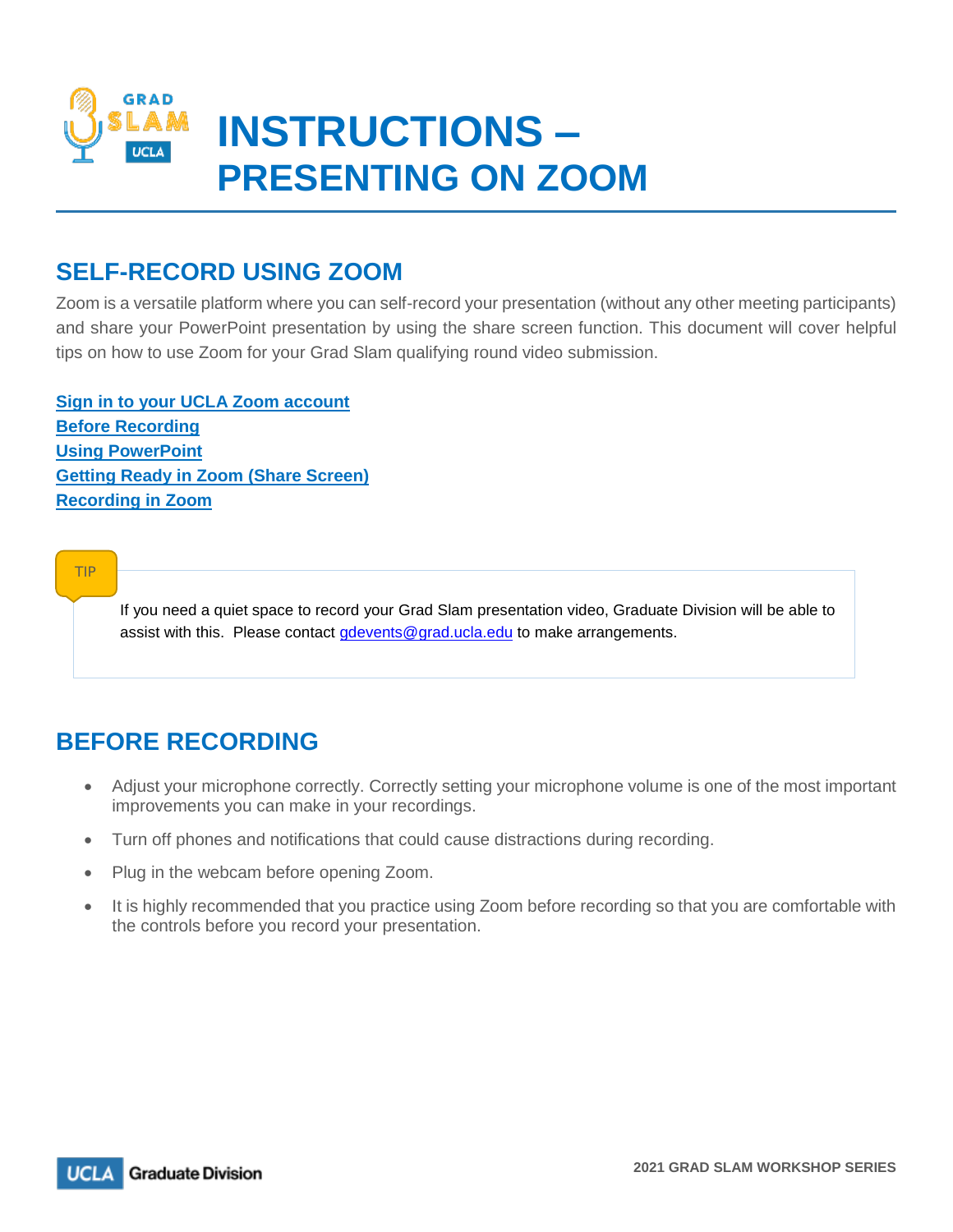# **USING POWERPOINT**

- 1. Open PowerPoint file
- 2. Click Slide Show
- 3. Click Set Up Slide Show



4. Under **Show Type**, click **Browsed by an individual (window)**. This will allow you to present in slideshow view without being in full screen mode. Full screen mode can make recording with Zoom more difficult.

| Set Up Show                                |                                                          |  |
|--------------------------------------------|----------------------------------------------------------|--|
| Show type                                  | Show slides                                              |  |
| Presented by a speaker (full screen)       | $\bullet$ ail                                            |  |
| <b>E</b> Browsed by an individual (window) | ) Erom:<br>67<br>$\Gamma$ o:<br>$\overline{\phantom{a}}$ |  |
| Browsed at a kiosk (full screen)           | Custom show:                                             |  |
| Show options                               | $\checkmark$                                             |  |

- 5. Click **OK**
- 6. Click **Play from Start** or **From Beginning** to begin the slideshow.

### <span id="page-1-0"></span>**GETTING READY IN ZOOM**

- 1. Open the Zoom app
- 2. Click **New Meeting**



New Meeting  $\sim$ 

3. Zoom will begin a video conference session. If asked to choose an audio conference option, click Join with Computer Audio.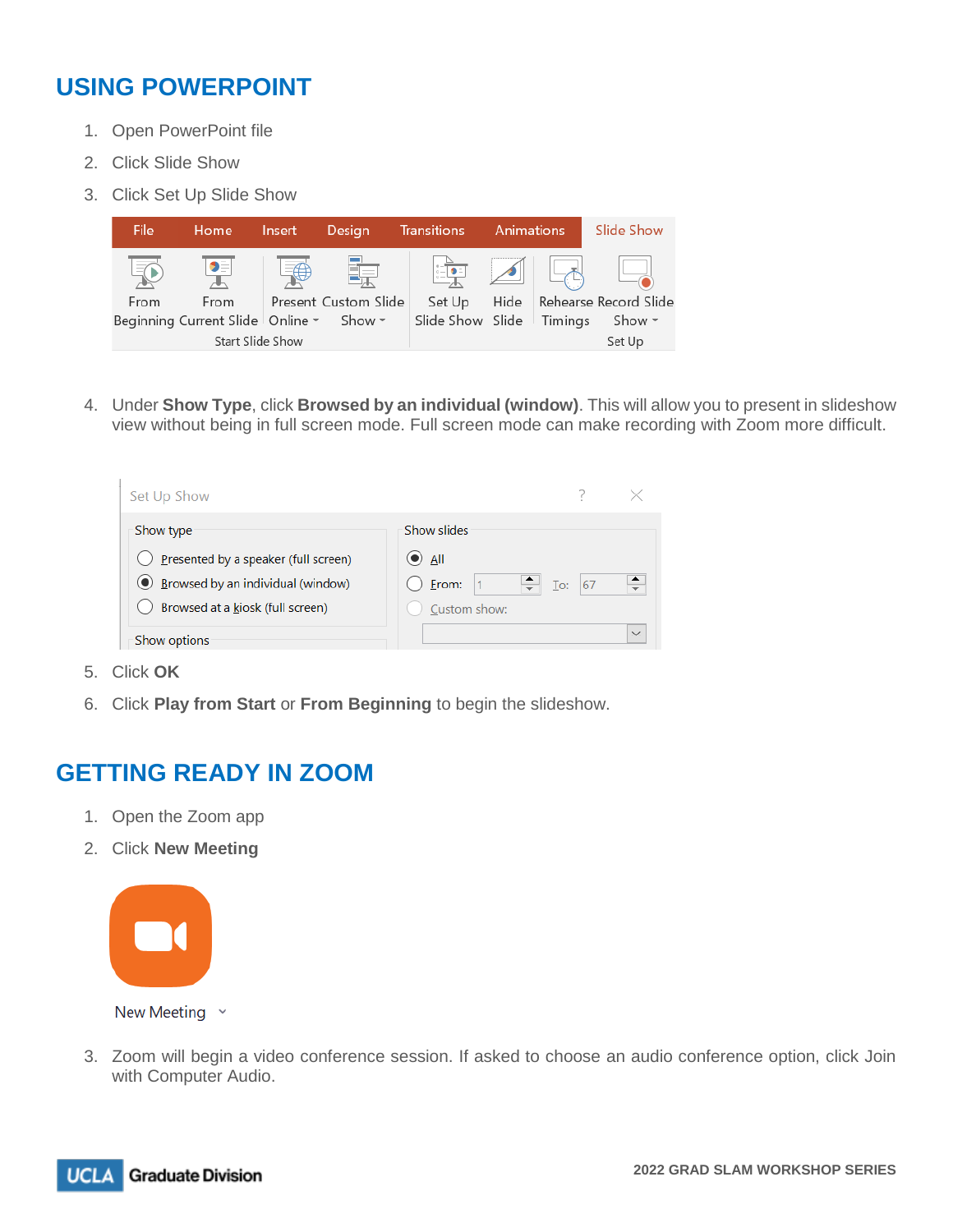4. Click the **^** next to the **Mute** button in the lower-left corner of the Zoom window to open audio options. At the top of the menu that appears, select your recording microphone if you are using something other than your computer's built-in microphone.



5. At the bottom of the Zoom window, click **Share Screen**.



6. In the Share window, click the window you wish to use in the recording.

| <b>Charles Admissions</b><br>Charl Meeting<br>November 9, 2021 | <b>Second Control Control</b><br>$\frac{1}{2}$ | --<br>$\pm$<br>of any of recognize<br>ESC.<br><b>LLISMI</b> |
|----------------------------------------------------------------|------------------------------------------------|-------------------------------------------------------------|
| <br>PowerPoint Slide Show Gradua., P                           | Snip_Sketch                                    | $\blacksquare$<br><b>CONTRACTORS</b>                        |
|                                                                |                                                |                                                             |
|                                                                |                                                |                                                             |
|                                                                |                                                |                                                             |

- 7. Click **Share**. The window that is being shared/recorded will have a green outline.
- 8. You can reposition and resize the webcam video window as needed. To resize the webcam video, simply select the corner of your video box and drag to the desired size (or as large as it will let you). Make sure your video is not covering up any text or images on your PowerPoint slides. See these examples below:



- 9. The webcam feed will be recorded regardless of whether it is positioned within the green recording border.
- 10. When a window is being "shared" in Zoom (i.e. recorded), the Zoom control bar will minimize and move to the top of the screen. Hover over the minimized control bar to reveal the full set of Zoom controls.

You are screen sharing **↓** Stop Share ŧ